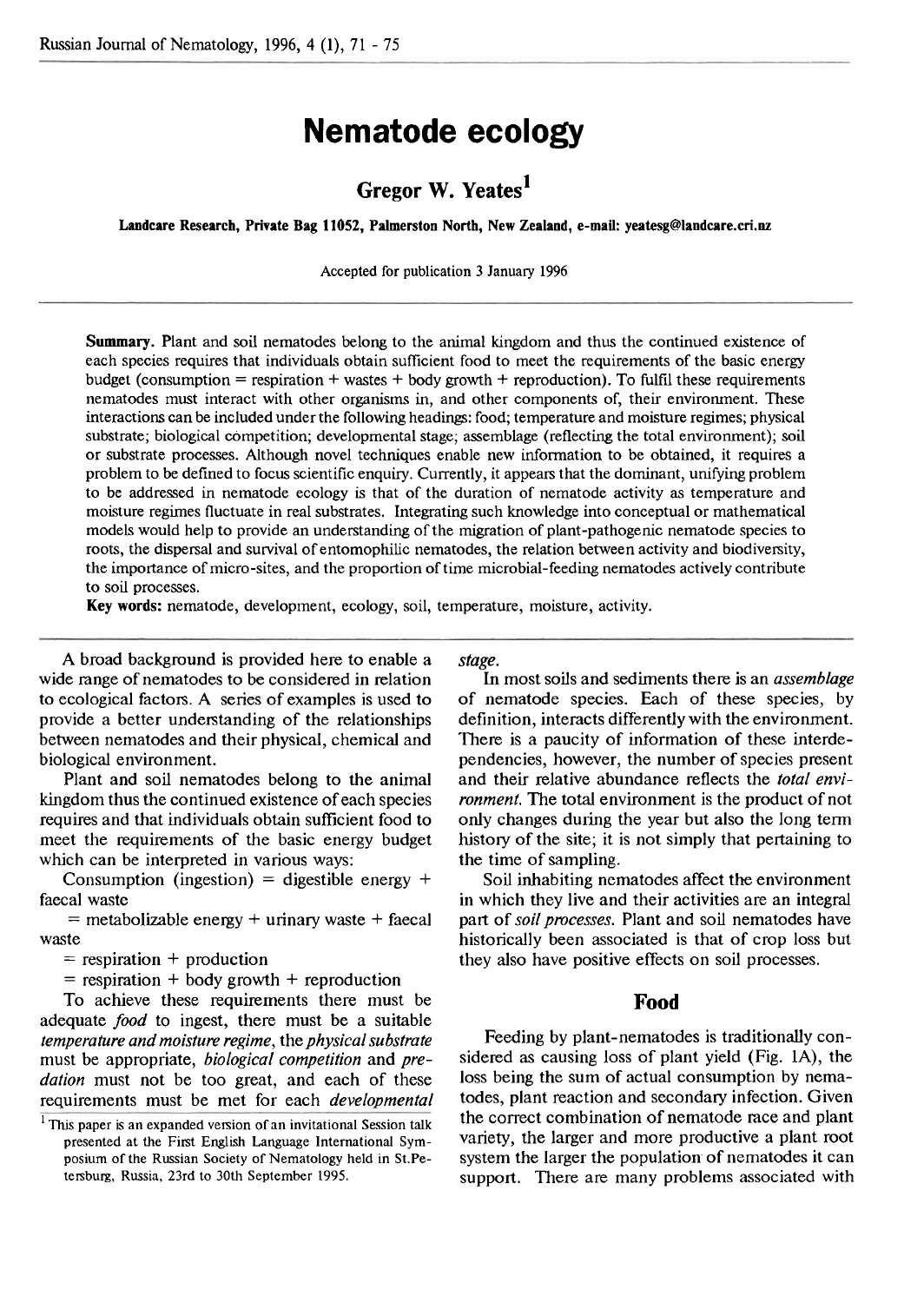understanding conceptually, or modelling mathematically, such interactions. One of the most important is the variation in soil physical, chemical and biological conditions between the rhizospheres of plants growing across a single field. Plot or field data invariably integrate micro-site variability and it is this variability that probably accounts for many of the apparently anomalous results reported by breeders and agronomists.

Studies on bacterial and fungal-feeding nematodes show marked differences in the rate of nematode reproduction on differing microbial foods. However, little is known of the factors determining these differences under culture conditions and even less is known ofwhat occurs in the field. Examination of fungal-feeding nematode populations from various ecosystems has revealed that in some it is tylenchids and in others it is dorylaimids which are predominant although the reasons for such differences are not known. A possible explanation is that fungal-feeding dorylaimids predominate in situations where there is a more stable source of fungal hyphae.

#### **Temperature and moisture regimes**

Wallace (1963) carried out several fundamental experiments on the effect of soil moisture content on the migration of plant-feeding nematodes through soil. Soil at field capacity appears optimum for nematodes which migrate through the interstitial water. If the soil is drier migration is impeded.

'Accumulated degree days', above some threshold, have been used by entomologists to measure insect development and during the past 20 years it has been applied to plant and soil nematodes (Jones, 1975). Being an accumulation of temperature with time this measure accommodates fluctuation.

'Accumulated degree days' intrinsically appear to provide a satisfactory measure of development once a sedentary plant-feeding nematode has penetrated its host root and begun feeding. However, not all nematodes live in such a 'simple' situation. Bacterial-feeding nematodes may have to move between sites of microbial activity in order to maintain their feeding rate. Under field conditions there will be fluctuations not only in temperature but also in soil moisture. The bacterial-feeding nematode may be 'stranded' in a discontinuous water film without sufficient bacteria to maintain its development at the particular temperature. At best the nematode's development will cease or there may be a consumption of reserves which results in a loss of developmental time.

Such a situation could apply to any migratory nematode. Interpreting changes in *Pratylenchus*  populations presents a problem when the nematodes

move in and out of roots depending on somewhat ill-defmed conditions. The situation for bacterialfeeding nematodes can thus be generalised to include most, or all, migratory soil nematodes.

### **Physical substrate**

Jones *et al.* (1969) provided a valuable overview of the inter-relationship between plant-feeding nematodes and soil structure. Pore neck diameter can directly limit nematode movement. However, soil moisture is a further contributory factor. Studies on microbial-feeding nematodes have shown that soil texture may protect bacteria from bacterial-feeding nematodes; however, these bacteria may be fed on by protozoa which, in turn, are fed upon by nematodes such as *Diplogaster* (Ingharn *et al.,* 1985). Thus, the protection offered by pore necks is only relative.

In a recent study of nematodes in Welsh grassland soils it was found that the nematode fauna of the coarser textured soils had a higher value on Bongers' (1990) Maturity Index due to, on average, larger nematodes being present in the coarser soil.

The appearance and structure of soils in the field varies with cultivation and moisture. Soil structure is a complex of many factors and not simply an arithmetic combination of sand, silt and clay. The binding together of the primary particles by oxide or organic glues is critical in determining the pattern and size of voids available for nematodes and other biota in any soil.

### **Biological competition**

The diverse array of nematodes in a particular soil has to co-exist and, while there may be some differentiation in food source and in optimum depth, many species have to partition the available ecological and environmental resources between them. Some of this partitioning may serve to disguise future problems in economic nematology. For example, a study of the time sequence of population development of *Heterodera, Meloidogyne* and *Pratylenchus*  spp. in white clover roots in New Zealand pastures revealed a simple, temporal sequence (Yeates *et al.,*  1985). When breeding nematode-resistant plants the resultant consequences on nematode assemblages when using these plants needs to be identified e.g. what happens when a plant is specifically resistant to the particular *Heterodera* sp.? Also, three co-existing species of predatory mononchid show marked differences in stoma size in adults (Yeates, 1987) which probably directly affected the size of prey they could utilize or, at least, the size of pore necks through which they could recover prey organisms.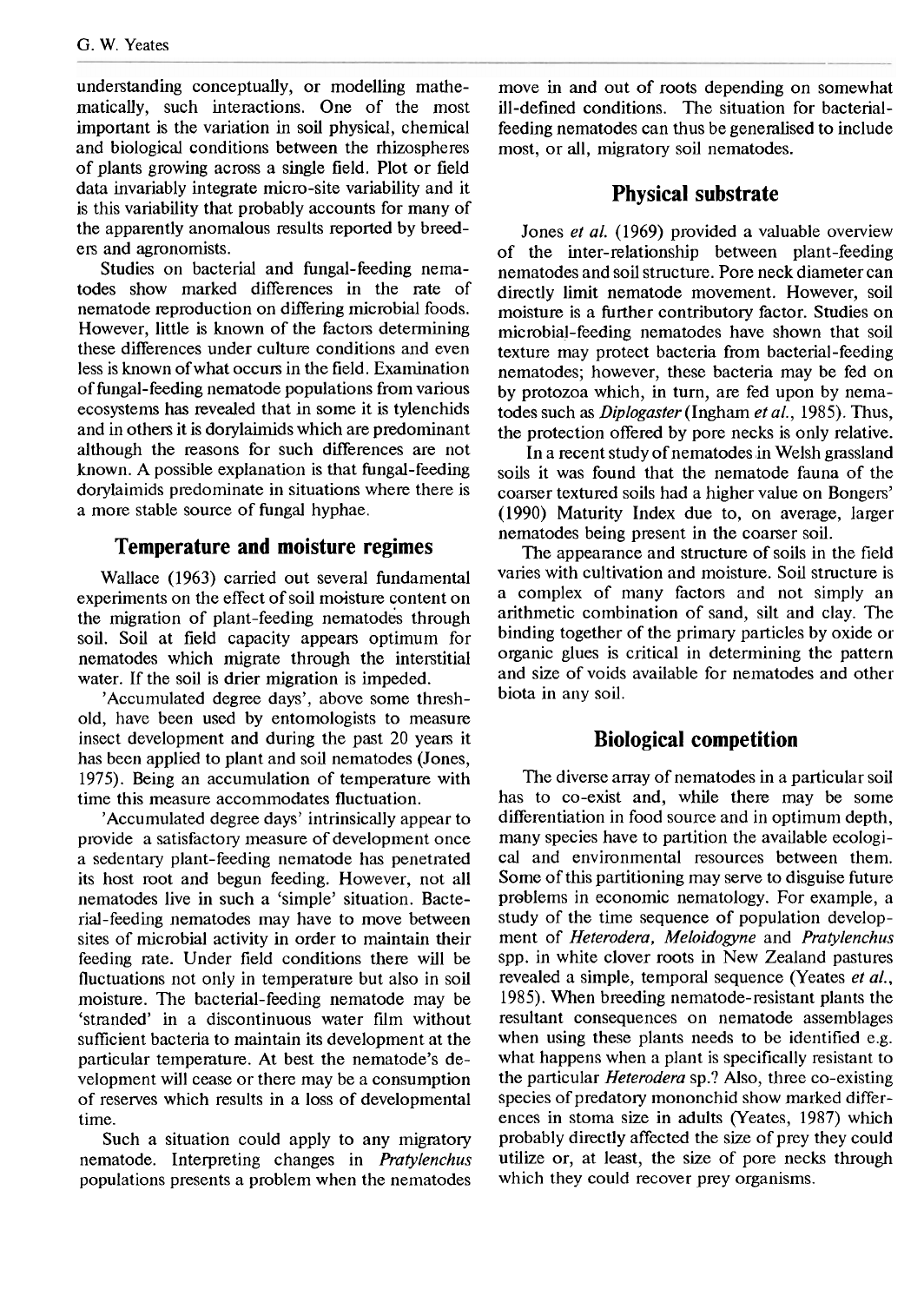

**Fig.** 1. **A:** The relationship between populations of plant-feeding nematodes and plant yield (emphasises crop loss). B: The relationship between total nematode populations and plant yield (emphasises overall contribution of nematodes to soil processes as a whole).



**Fig. 2.** The relationship between mean body length ( $\mu$ m) of four juvenile stages and females of three coexisting species of Mononchoidea; stages not linked differ significantly ( $p \le 0.05$ ) in length.

# **Developmental stage**

In the Heteroderidae the requirements for each developmental stage appear well-known; stage 1 occurs within the egg, stage 2 must migrate into a root, and subsequent sedentary stages develop within roots; the cyst provides for dispersal. For parasites of invertebrates and vertebrates similar differentiation of roles and requirements for the stages can be found.

However, in many cases we are not aware of differing roles. It has long been known that tylenchids have only three juvenile stages outside the egg. In the past five years species of *Xiphinema* and *Longidoms*  with only three juvenile stages have been reported. The reason(s) why several populations within the Longidoridae apparently have 'lost' a stage are not known. Despite its direct economic importance, the literature contains virtually no information on the developmental stages of *Pratylenchus* and similar information is relatively scarce for many economically important plant parasitic nematode species.

Figure 2 gives an example of the value of determining the developmental stages of co-existing species. In the three co-existing species of mononchids mentioned above there is a differentiation in the size of the juvenile stages similar to that of the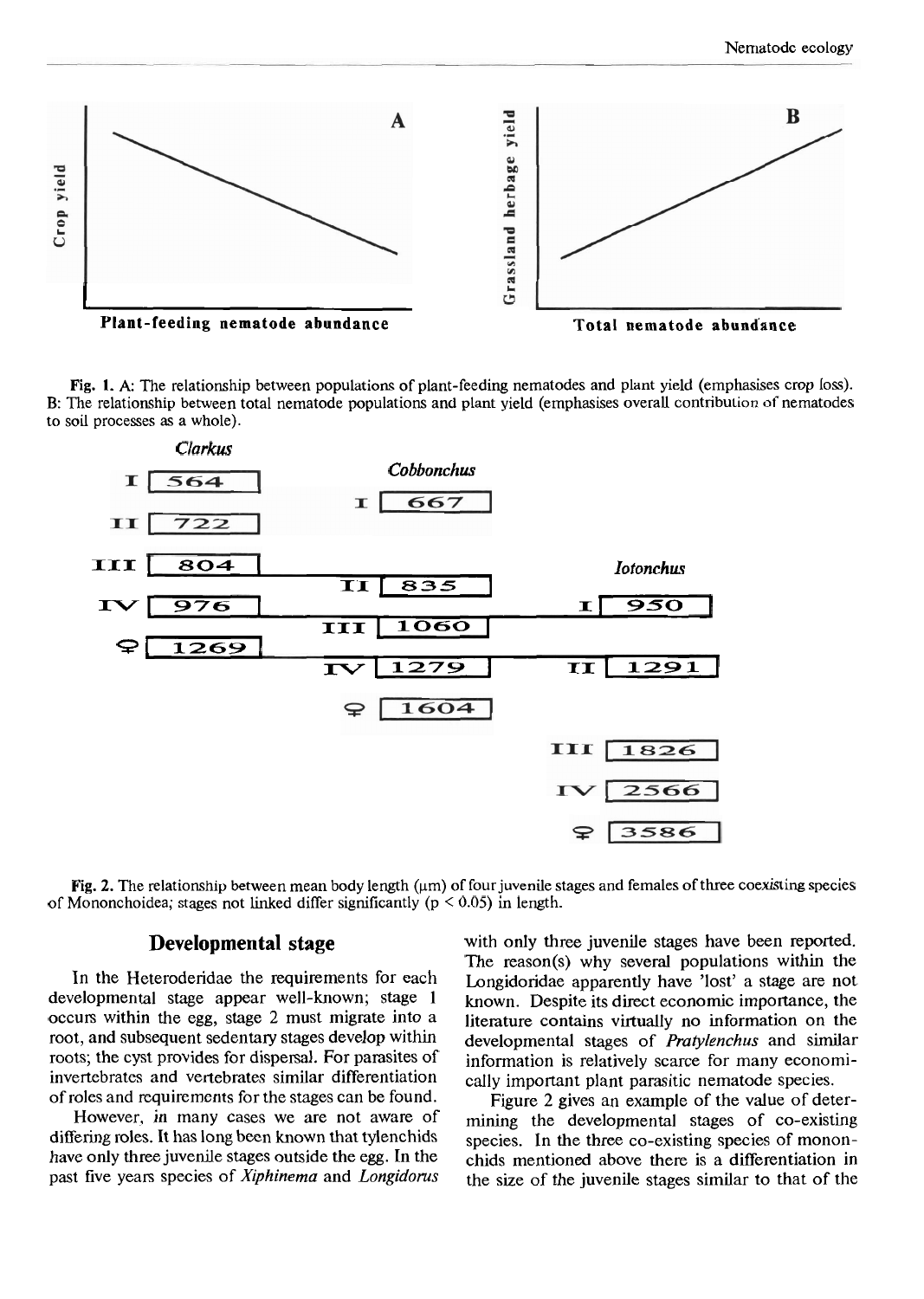adults (at least 5 'forms' [developmental stages] for each species). Despite there being overlap, based on simple morphometrics, between some of the forms present the various 'forms' would probably turn out to show very little competition if it were possible to add moisture or temperature parameters to discriminate the biologies of these 5 'forms'.

# **Assemblage reflects the total environment**

Plant and soil nematode assemblages are diverse - Saly's (1975) estimate of 92 species for a Slovakian oak-hornbeam forest is small in comparison with the 154 species recently reported from an English chalk grassland (Hodda & Wanless, 1994). Conversely, Heterodera schachtii has been reported as representing up 94% of the nematodes in fields in Utah, USA (Thorne, 1927). The vast numbers of bacterialfeeding nematodes reported from decomposing plant material (Wasilewska et al., 1981) and animal dung (Sachs, 1950) shows how soil management can influence the nematode assemblage.

Reducing the relative contribution of nematode species to an assemblage to a manageable expression, usually an index, is a challenge. The Shannon-Weiner diversity index *(H')* is widely applied to nematodes. Also, Bongers (1990) 'nematode maturity index' is of considerable value when assessing the effects of pollution on nematode assemblages. However, recent work in Welsh grasslands indicates that management regimes may greatly influence particular feeding groups and this may be useful when investigating the sustainability of various land uses.

#### **Soil processes**

Originally it was accepted that increasing nematode populations were directly related to reducing crop yields (Fig. 1A). Subsequently, it has been shown that a positive relationship exists between total nematode abundance and plant yield (Fig. 1B). The earlier relationship involved the occurrence only of the 'pest' species whereas currently interactions between the 'free-living' nematodes and other soil organisms are included in the relationship between nematodes and plant yield. The influence of nematodes in increasing the turnover of soil bacteria and fungi and consequently the cycling of plant nutrients is integral to this new approach (Wardle *et al.*, 1993; Yeates *et al.*, 1993).

Discovering such a critical a role for nematodes in soil processes emphasises the current level of understanding of basic nematode ecology. More recently, however, fundamental studies on life histories of bacterial-feeding nematodes have begun to be reported (Ferris et al., 1995). **A** further recent advance is that of relating populations of predatory mononchids to bacterial-feeding cephalobids and thus to soil bacterial populations and nutrient cycling (Yeates & Wardle, 1996). It appears that this mechanism has greater benefits for plant and crop yield than does any predation on 'plant-pathogenic' nematodes.

## **The future**

Many new techniques which can be applied to better understand ecological interactions of nematodes have become available. Defining a problem and then using suitable techniques to solve it provides scientific advance to knowledge. With the gradual increase of understanding in all the traditional areas of nematode ecology in its broadest sense the principal problem which needs to be addressed is **determining the duration of nematode activity as temperature and moisture fluctuate in real soils.** This would give better information on migration activity towards roots; more information on dispersal and survival of entomophilic nematodes; a better ability to relate activity to diversity with nematodes **as**  bioindicators; with marine nematodes, a better appreciation of short-scale variation in substrate texture; and insight on the proportion of the time microbial-feeding nematodes actively contribute to soil processes.

# **ACKNOWLEDGEMENTS**

I thank the British Council and the NZ Foundation for Research, Science and Technology for their funding.

# **REFERENCES**

- **Bongers, T. 1990.** The maturity index: an ecological measure of environmental disturbance based on nematode species composition. *Oecologia* 83: 14- 19.
- **Fems, H., Lau, S.** & **Venette, R. 1995.** Population energetics of bacterial-feeding nematodes: respiration and metabolic rates based on *CO2* production. *Soil Biologv and Biochemistry 27:* **3** 19-330.
- **Hodda, M.** & **Wanless, F.R. 1994.** Nematodes from an English chalk grassland: species distributions. *Nematologica* 40: 116- 132.
- **Ingham, R.E., Trofymow, J.A., Ingham, E.R.** & **Coleman, D.C. 1985.** Interactions of bacteria, fungi, and their nematode grazers: effects on nutrient cycling and plant growth. *Ecological Monographs* 55: 1 19- 140.
- **Jones, F.G.W. 1975.** Accumulated temperature and rainfall as measures of nematode development and activity. *Nematologica* 2 1: 62-70.
- **Jones, F.G.W., Larbey, D.W.** & **Parrott, D.M. 1969.**  The influence of soil structure and moisture on nerna-